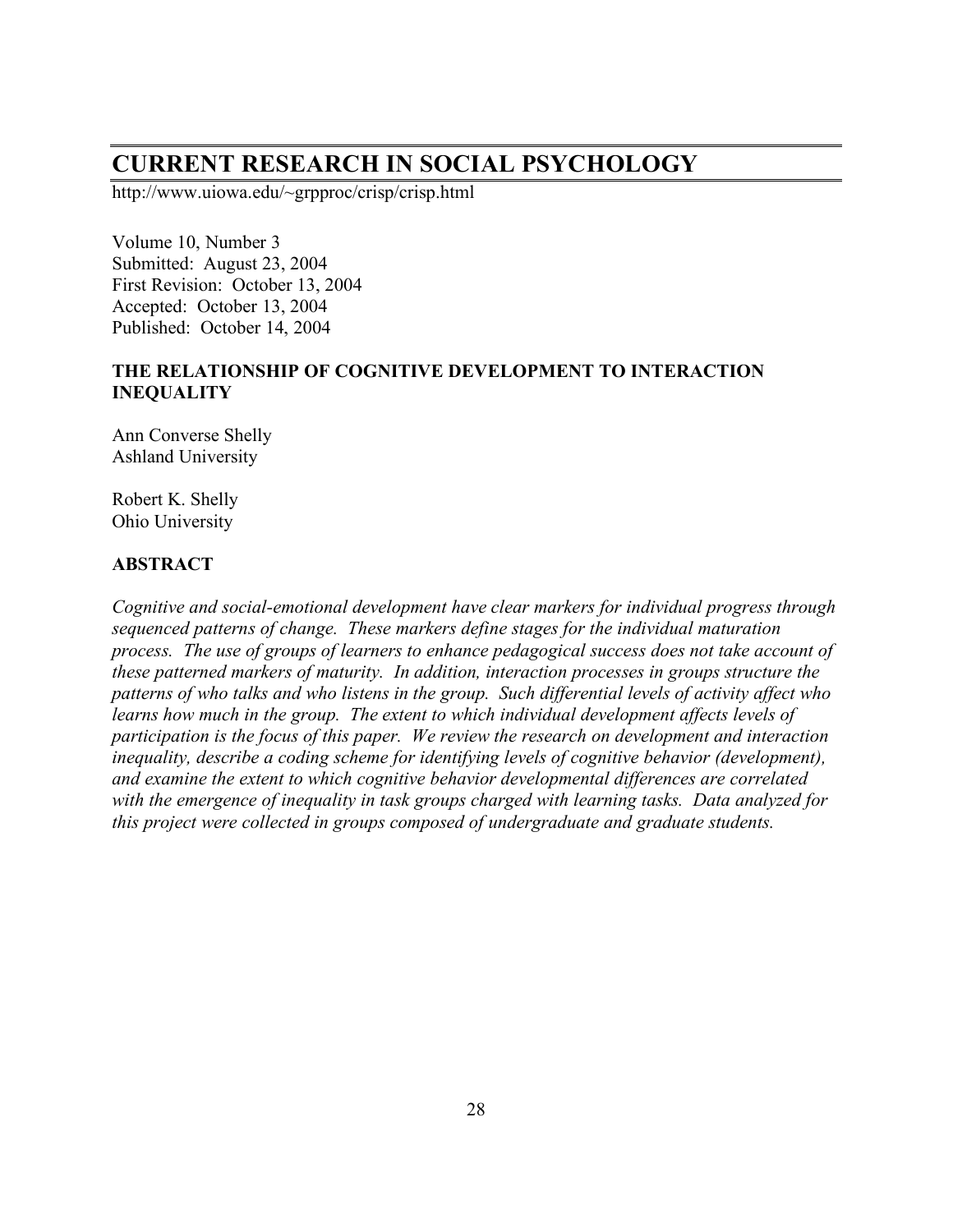Working in groups with peers is espoused as an effective strategy to increase student success at mastering cognitive content, developing social skills, and improving academic skills for students at all levels of education. The practice involves assembling groups of students, giving the group a task to accomplish, providing resources and guidance on how to proceed, and monitoring the activity as they work to solve the problem.

What is of note to us is the fact that so little research has examined the extent to which this approach has the desired consequences for students across developmental levels. Research on interaction in task groups, the group type employed in learning exercises, has a robust set of findings and theory that shows that inequality always emerges when groups work together. This inequality patterns who talks and who listens, and presumably, who learns.

Cognitive markers for individual progress across boundaries in cognitive development are well known. Children learn conservation of number as they become pre-operational, conversation of volume as they move to concrete operations, and symbolic/logical reasoning as they enter formal operations. Similarly, some adults learn to synthesize, create, and assess new information. Social (emotional) development has similar markers for transitions as individuals develop. Egocentric orientations change, confidence in interaction increases, and interaction styles change as a consequence of maturation.

Research linking development levels to interaction in task groups is virtually non existent. Differences in cognitive development may affect the emergence of inequality in groups if members of the group are at different cognitive development levels. The same consequences may occur if members are at different social (emotional) development levels. We do not know whether the dynamics of interaction, the mechanism by which inequality emerges, varies by developmental levels of group members. This paper addresses how to integrate these two strands of research to examine learning environments. In the process, we hope to be able to contribute to our understanding of social interaction and individual development.

As we began to examine the research on social inequality in student learning groups, we were struck by three points. First, most of the studies are carried out in middle school classrooms with children between the ages of ten and thirteen . Second, amelioration of social inequality is the focus of much of this work to the exclusion of discussion of differences in behavior that result from developmental differences for children at this age (cf. Cohen and Lotan 1995 and Chizik, et al. 2003). Third, little attention has been paid to social and emotional development as it affects interaction in learning groups. This paper presents one approach to an empirical examination of issues of social inequality and cognitive development. We defer consideration of social and emotional development to later work.

We first develop a brief review of the principal findings relating to inequality processes in groups, both in the general sense and in their specific application in pedagogical contexts. The next section of the paper reviews research on individual development. This is followed by a brief review of group learning research. Issues identified in these reviews are highlighted and a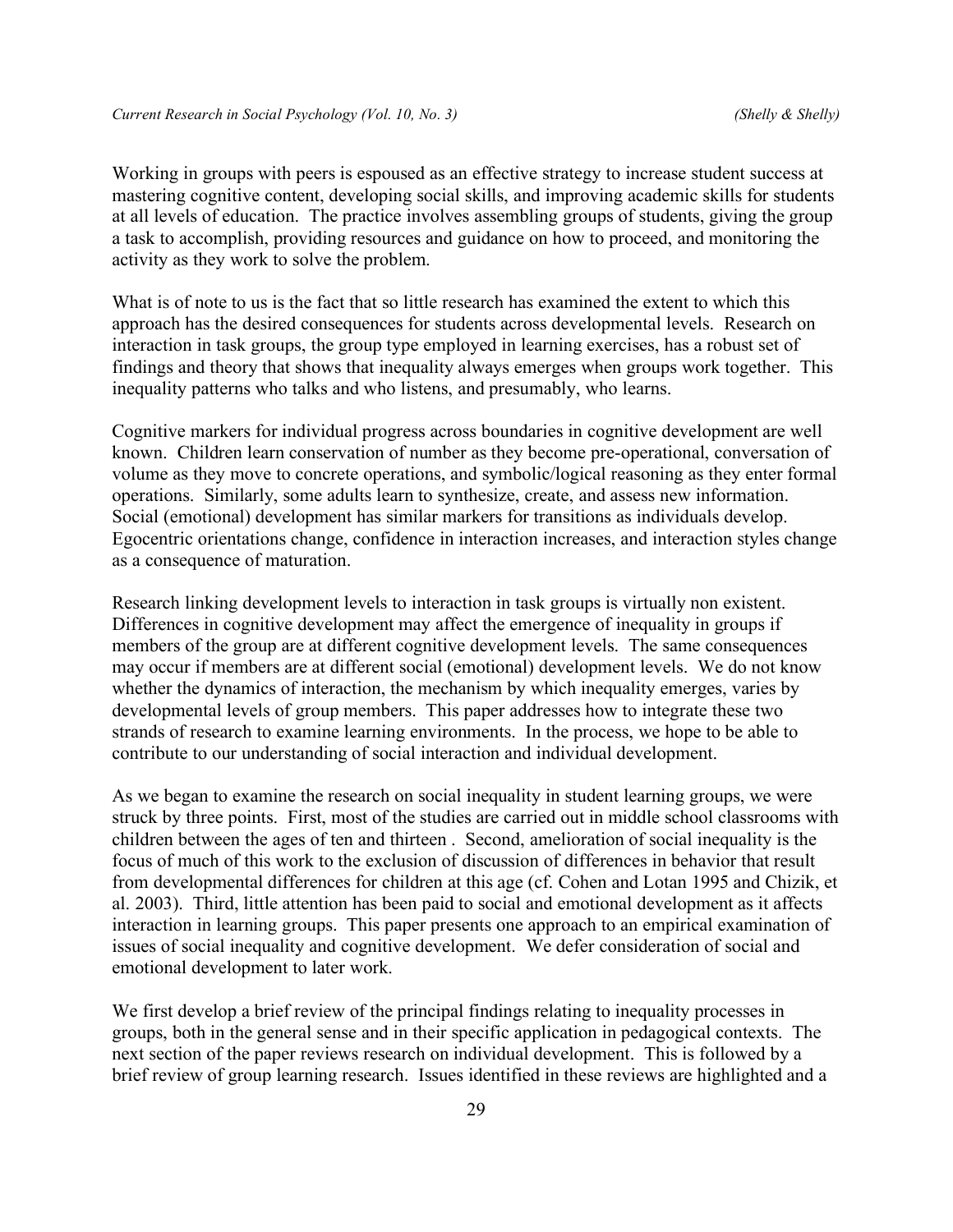research program to address them is sketched. Data collected in groups is analyzed to determine the extent to which development and interaction dynamics affect learning and interaction. We conclude the paper with a discussion of implications for learning in groups of integrating the strands of research on inequality in task groups and cognitive and social development.

## **INEQUALITY IN TASK GROUPS**

The study of inequality in task groups has a long history in social psychology. Its original development focused on groups of individuals who begin their interaction together as social equals. The research resulted in identification of emergent properties of interaction that reflect differential contributions to joint outcomes observed by researchers and recognized by group members. Subsequent research demonstrated similar effects in groups composed of individuals with varying social attributes. Beginning with the identification of performance expectation states, the explanation of inequality in task groups has developed tools to explain and expand our understanding of these processes (cf. Webster 2003).

Four fundamental issues are addressed by research in the expectation states tradition. First, how do individuals who begin working together as social equals evolve patterns of inequality recognized by external observers as well as the group members? Berger (1958, Berger and Conner 1969) first addressed this problem and was able to articulate a sequence of interaction including socially distributed chances to contribute to the group task, evaluations of these contributions, and the exercise of influence. Aggregation of these experiences by each group member leads to expectations for future performance which become a self-fulfilling prophecy. Fisek and Ofshe (1970) show that interaction differences observed by researchers were reflected in assessments group members made of contributions to solving the group task, including themselves. This process occurs very rapidly, even in groups of strangers who are initial social equals (Shelly and Troyer 2001). These differences lead to a pattern of interaction in which advantaged members of the group, those expected to perform better at the task, talk more, make more contributions to task solutions, and are more influential in organizing the group and producing a task outcome. Individuals who are disadvantaged, those expected to perform poorly at the task, talk less, react to the suggestions of advantaged members, and are less influential.

Secondly, what is the role of culturally defined social inequality in the organization of activity in groups? Strodtbeck, James, and Hawkins (1957) showed that group members pattern interaction based on social differences members bring with them as they enter a group. Differences based on occupation, age, education, race, appearance, and gender have been identified as creating behavioral differences in task groups. Early demonstration of these effects focused on the exercise of influence in a joint decision making task in which members of the group believed they had higher or lower educational status than their partner (Moore 1968) or higher or lower military rank than their partner (Berger, Cohen, and Zelditch 1972). Status characteristics valued by the larger society, and their associated performance expectations, are reflected in open interaction in task groups as well. The combination of status information to form aggregated expectation states proceeds according to a combination principle in which all positive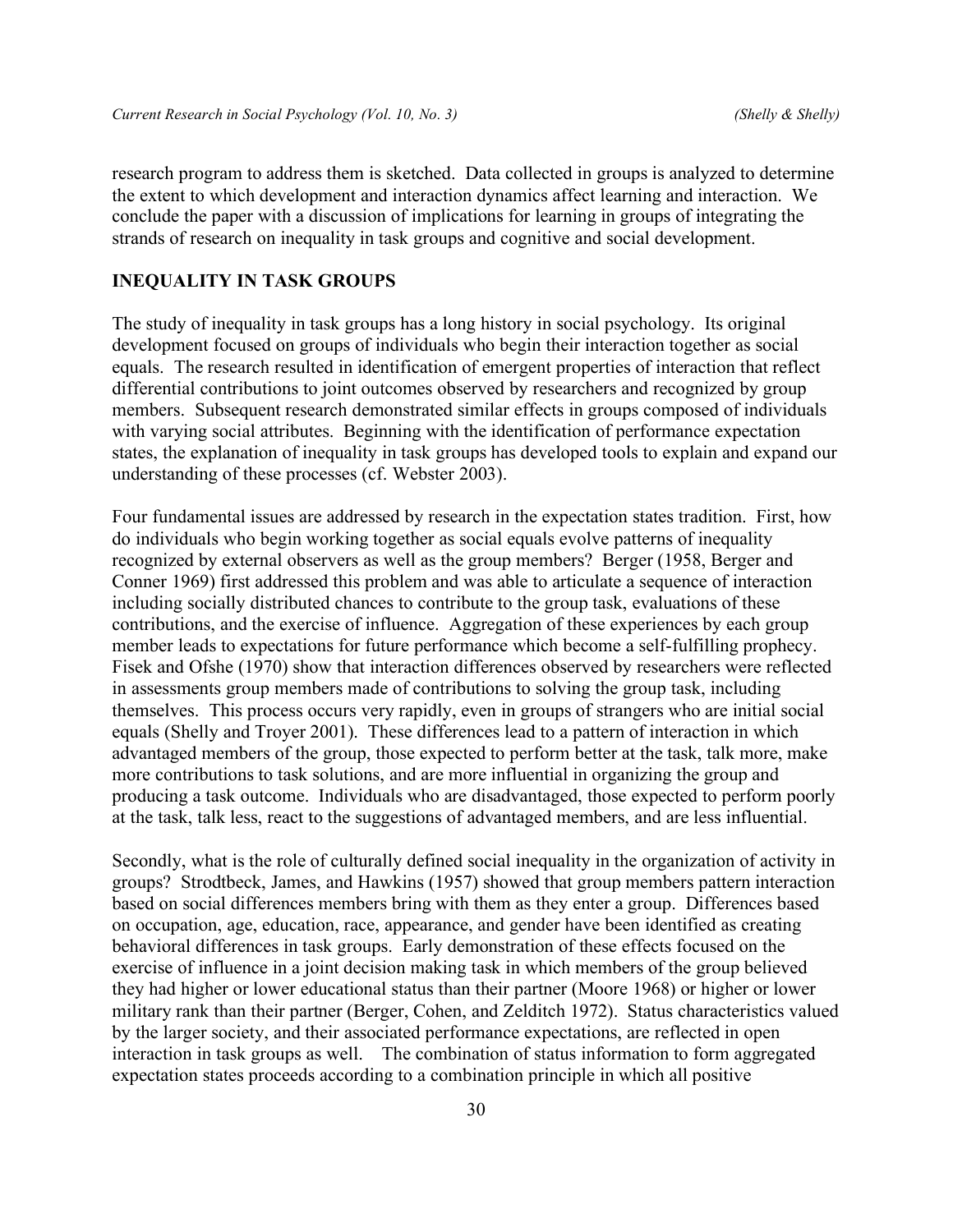information is assembled, all negative information is assembled and an aggregated state emerges for self and other (Berger, et al. 1992).

Third, how do group members come to know the relative standing of one another during an interaction? This occurs when group members give off cues that explicitly place them (indicative cues, e.g. "I know because I am an attorney."), or implicitly locate them (expressive cues, e.g. an accent or posture) in a particular location in the status system of society. Such cues also make claims about task skills or category membership. Thus, information sent and received in the course of conversation is the mechanism by which group members transmit knowledge of their relative standing in socially heterogeneous groups (Berger, et al. 1986, Ridgeway, Berger and Smith 1986).

The fourth issue of interest to us is the behavior observed by researchers who study group activity. Five abstract elements of interaction are of interest. The provision of opportunities for others to contribute, the contributions those individuals make, the positive and negative reception of contributions, and the exercise of influence constitute the observable activity in the in group interaction. The aggregation of this information is referred to as the observable power and prestige order of the group. Recent studies have shown that a number of different measures of this observable ordering are highly reliable and correlated with one another (cf. Shelly and Troyer 2001).

## **DEVELOPM,ENTAL CHARACTERISTICS AND ACTIONS**

Piaget's studies of cognitive development (Piaget and Inhelder 1969, Flavell 1963, Forman and Sigel 1979, Sund 1976) demonstrated that children think qualitatively differently at different ages. The developmental differences have been validated and extended by other cognitive psychologists. Since we are interested in verbal expressions characteristic of learning in more advanced stages, we touch only briefly on the characteristics of the two earliest stages posited by Piaget and his collaborators. The first stage, Sensorimotor, generally occurs in children from birth to age two. Schema learned at this level are based on behaviors and perceptions and are generally non-verbal. Pre-operational children are characterized as those with formal language development (approximately age two), egocentrism, and a sense of the irreversibility of events. Reasoning at this stage is not like adult reasoning. It is non-linear and shows a lack of understanding of conservation with object transformation thought to be invariant across space.

As children emerge into concrete operations around age six or seven, they reflect the effect of social construction of knowledge and skills. This stage is characterized by a more mature, adultlike logic and the ability to differentiate one's own views from those of others. Reversibility and an understanding of conservation (volume, mass, number, etc.) are considered common cognitive markers for children in this stage of development. Reasoning is limited to concrete reality with physical manipulation of objects a common activity as the individual reasons through a problem.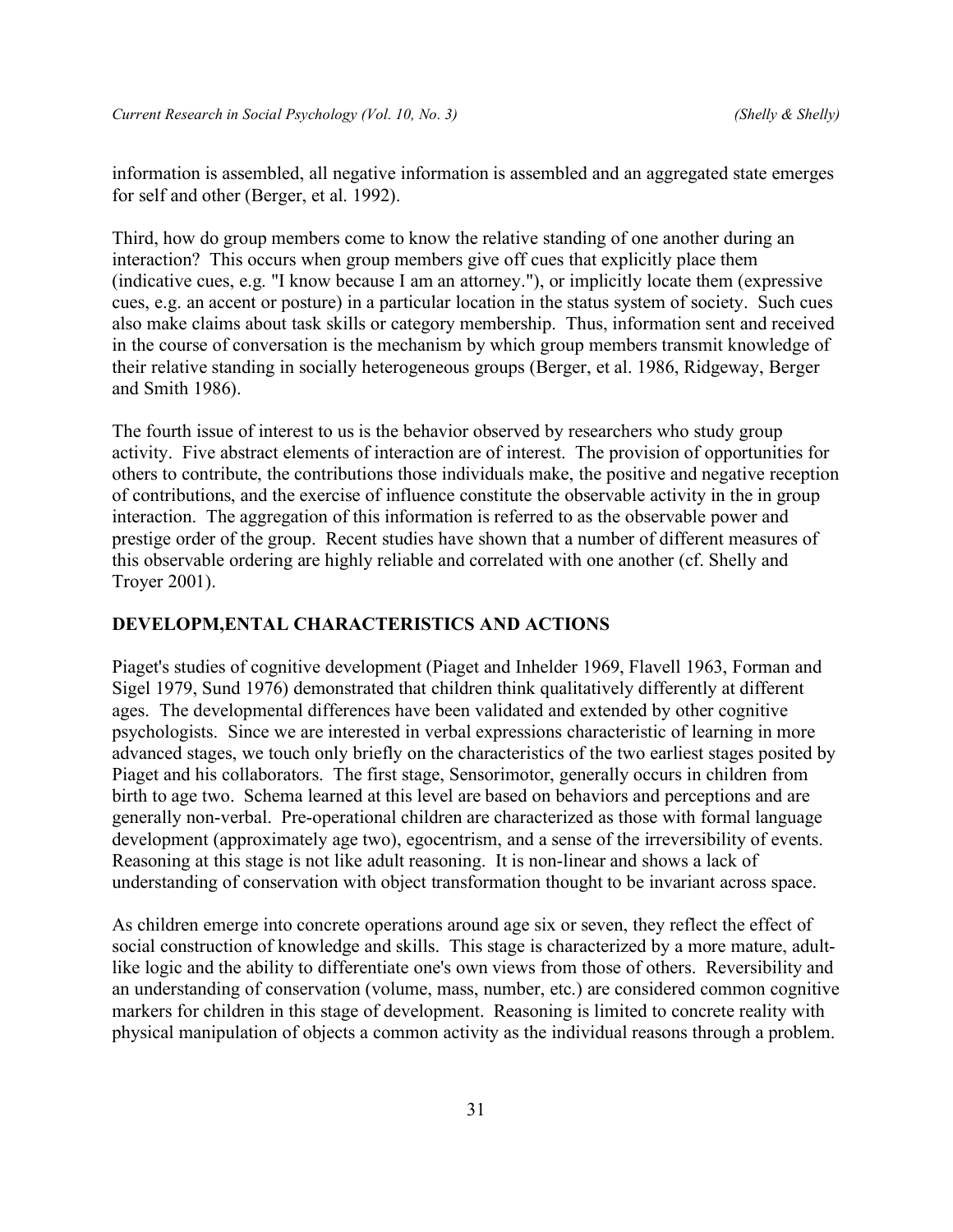The development of formal operations is highly dependent on children's interaction with challenging, problem-oriented experiences and strongly reflects the social constructivism that characterizes cognitive development. In this stage, logical reasoning is applied to abstract ideas as well as concrete representations. The learner develops the ability to deal with abstract, hypothetical, and contrary-to-fact ideas and the learner is able to engage in hypothetical arguments and debates. One of the most valuable skills that can develop with practice is the ability to think about thinking (meta-cognition).

Patricia Arlin (1975) and others have posited a fifth stage of development, sometimes referred to as mature formal operations or heuristic operations. An adult level of development, heuristic operations is characterized by holistic reasoning and more creative "left brain" problem solving. Sometimes this has been referred to as the "problem finding" stage. Individuals who reach this stage display an ability to synthesize seemingly disparate ideas or patterns of thought to produce new ideas and creative outcomes.

#### **CODING SCHEMA FOR INTERACTION IN LEARNING GROUPS**

Coding social interaction in groups has been common practice for sociologists for over a half century. Early schemes developed by Robert Bales (1950) have been refined and modified as technological developments have permitted more and more detailed analyses of interpersonal behavior (Shelly and Troyer 2001, Skvoretz, Webster, and Whitmeyer 1999). Each of these coding schemes identifies an initiator of activity, the target, and classifies the activity into a category scheme. Modern technology has made possible time stamping of the coding so that dynamics may be analyzed with greater precision than in the past.

Various partitions of activity have been employed, with the most common the act. An act is the expression of a socially meaningful idea either verbally or nonverbally. Acts may include utterances such as "yes," "I think that is a good idea," or "let's try this approach." When coding transcripts for verbal action, the units of analysis are translated from acts to clauses. While acts may include nonverbals such as rolling ones eyes, nods of the head, and looking away, we do not attempt to code this information for this analysis. Reliability measures for these schemes are reported in the .75 to .90 range, depending on the detail coded and co-present training of coders.

We employ a conceptually simple coding scheme developed by Berger (1958) for our analysis of interaction. Action opportunities are pauses in speech, direct questions, or nonverbal glances directed to another member of the group. Performance outputs are contributions to the group task and efforts to organize the group for its task activity. Reward actions are categorized as positive (agreements with the speaker, praise for the idea, or head nods) or negative (disagreements with the speaker, criticism of an idea, shaking of the head, or immediate offering of alternatives).

Social inequality is reflected in higher rates of initiation for task contributions, more successful influence, and the receipt of more agreements from others for socially advantaged members of a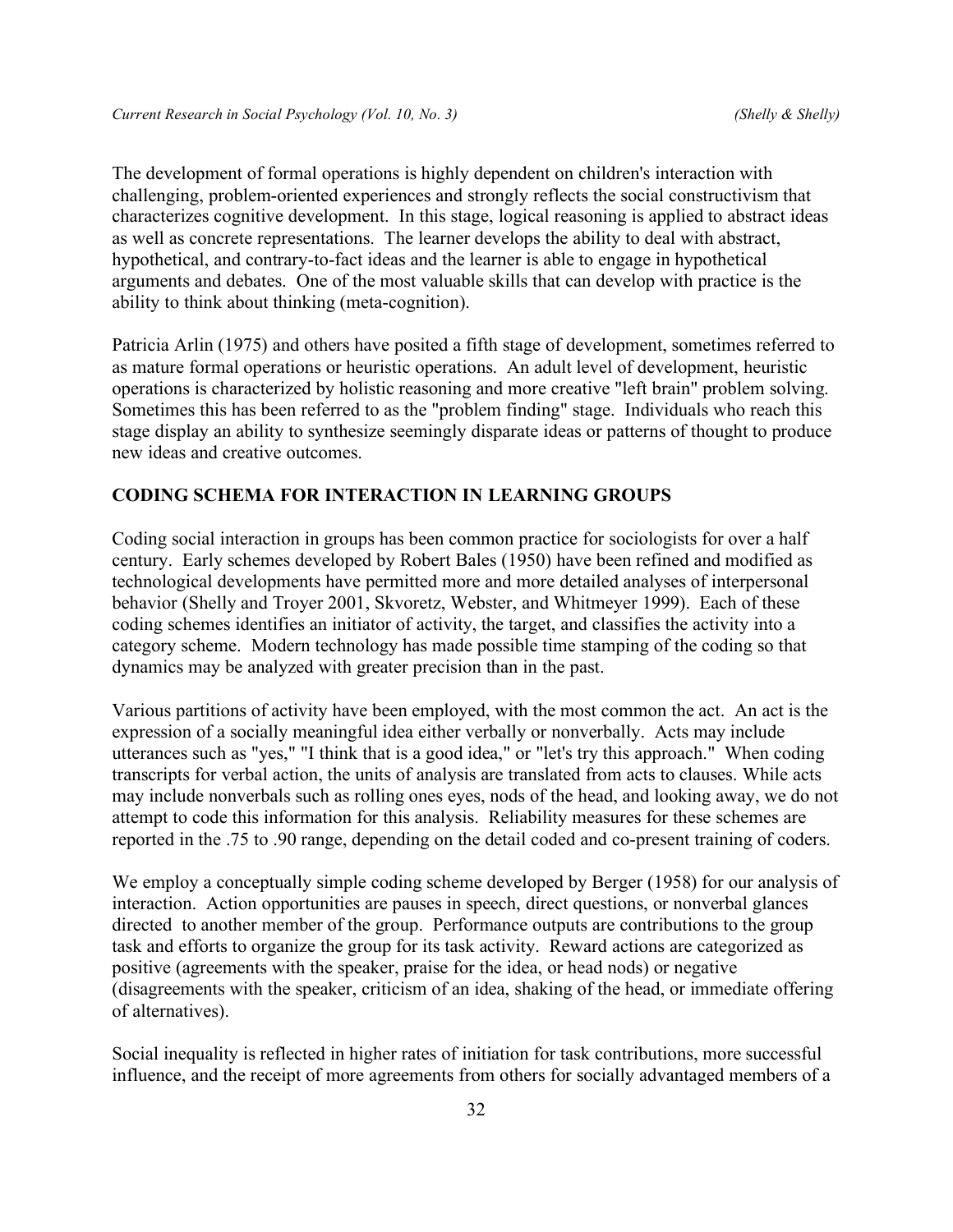group. Lower rates of task contributions, less influence, and the origination of agreements are characteristics associated with the disadvantaged members of groups. This observable power and prestige order is one of the most robust findings in social research.

## **CODING SCHEMA FOR COGNITIVE DEVELOPMENT**

A similar research history does not support the study of cognitive and socio-emotional development in human interaction. Studies of individuals and their development suggest we should be able to code for conservation of number and volume, ability to reason analytically, evaluation of ideas, and synthesis of ideas to delineate various cognitive stages. The coding scheme we have developed for this purpose is designed to differentiate individuals at the concrete operations level of development from those at the formal operations level. In addition, we hope to be able to differentiate those at the formal operations level of development from those capable of heuristic operations.

We expect activity by individuals at the concrete level of operations to be characterized by mental ordering based on a logic of classes, stated criteria, use of examples, and multiple dimensions. Their explanations should employ concrete referents and give rationales based on them. Action representations are specific, with concrete behaviors and directions to others.

Individuals in formal operations should convey hypotheses, provide evaluations, synthesize material, provide problem statements, reflect on relationships, and employ combinatorial logic. We expect such individuals to provide rationales and criteria for hypotheses, evaluations, syntheses, problem statements, reflections, and combinatorial logic. They should also provide criteria for hypotheses, evaluations, and syntheses. Problem statements include originations, while reflections include relationship specifications.

Individuals in heuristic operations should employ allegories and metaphors in their speech, exhibit problem finding attributes, integrate dissimilar information, and verbalize propositional thinking. When using allegories and metaphors we expect such individuals to create them, react to and extend them when expressed by others. Problem finding includes clear expression of the problem, explanation of its dimensions, and reasoning about it. Integration of dissimilar information includes descriptions of the integration as well as a rationale for the proposed combination(s). Propositional thinking includes descriptions of the propositions as well as a rationale. A summary of the coding protocol is presented in Table 1.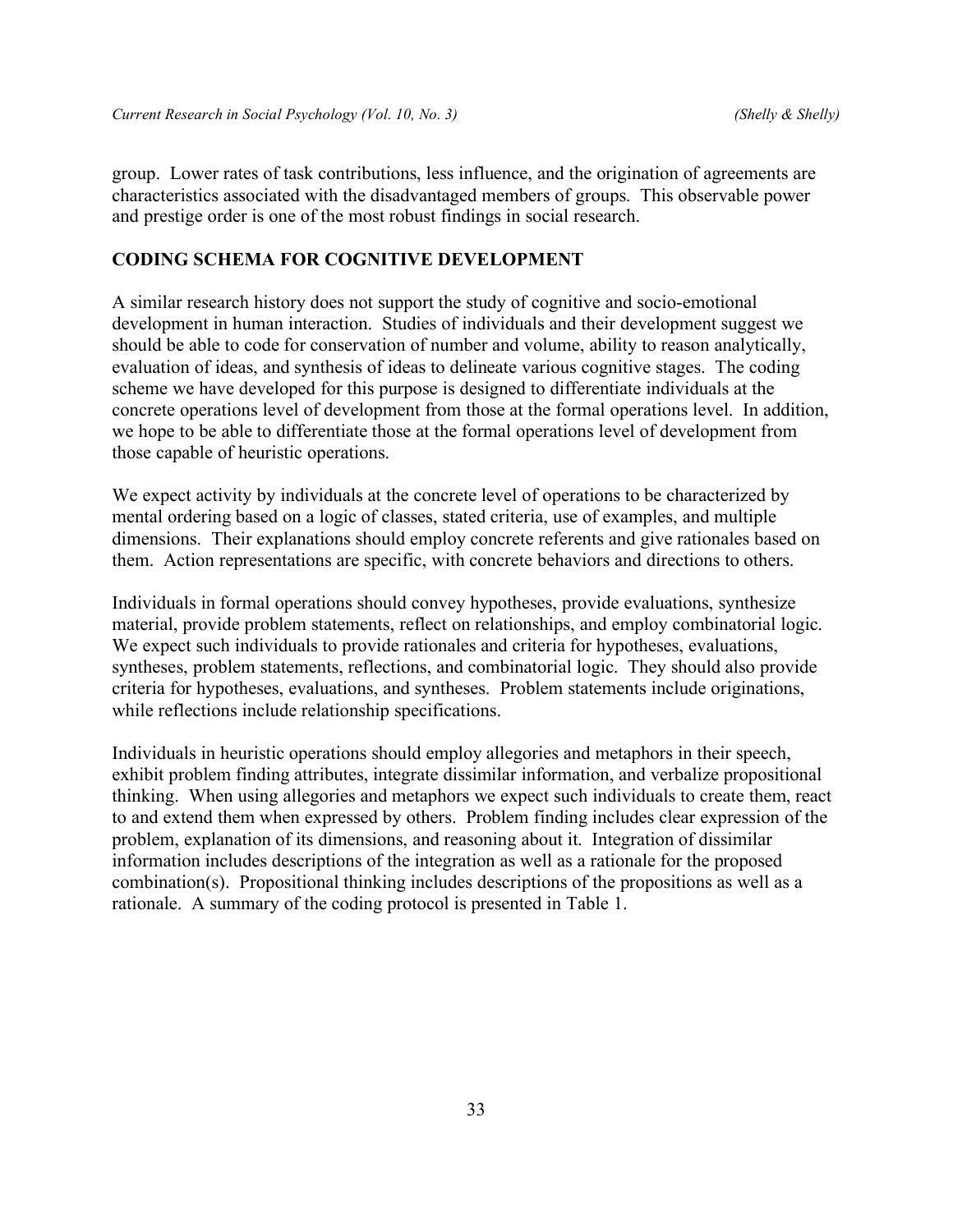| <b>Table 1. Cognitive Activity Coding</b> |  |
|-------------------------------------------|--|
|                                           |  |

| <b>Concrete Operations: Characterized by</b><br>concrete and observable information or<br>statements. In each case, the content is very<br>easily validated and the speaker is not using<br>more abstract thinking.                                                                                                                    | <b>Formal Operations:</b> Characterized by more<br>abstract thinking and/or statements. In each<br>case, the content of the statement is verifiable<br>through logical thinking or propositional<br>thinking,    |  |  |
|----------------------------------------------------------------------------------------------------------------------------------------------------------------------------------------------------------------------------------------------------------------------------------------------------------------------------------------|------------------------------------------------------------------------------------------------------------------------------------------------------------------------------------------------------------------|--|--|
| C <sub>1</sub><br>Mental Ordering or Seriation includes<br>classification and the logic of classes<br>using criteria, examples, and perhaps<br>multiple dimensions.                                                                                                                                                                    | F1<br>Hypothesis includes a logical possible<br>explanation and usually includes a<br>rationale and/or criteria                                                                                                  |  |  |
| C <sub>2</sub><br>Explanation (not hypotheses) includes<br>concrete referent(s) and usually<br>includes a rationale.                                                                                                                                                                                                                   | F <sub>2</sub><br>Evaluation includes an assessment of<br>data, hypotheses, or thinking and<br>usually includes a rationale or criteria<br>for the evaluation                                                    |  |  |
| C <sub>3</sub><br>Action representation includes specific<br>suggestions, behavioral suggestion<br>for group, or directions                                                                                                                                                                                                            | F <sub>3</sub><br>Synthesis includes the combining of<br>hypotheses or evaluations and usually<br>includes a rationale and/or criteria                                                                           |  |  |
| C4<br>Data input, Presentation of facts                                                                                                                                                                                                                                                                                                | Problem Statement includes a clear<br>F <sub>4</sub><br>reinterpretation of the problem or a<br>new statement of the problem. It is<br>usually an origination statement and<br>usually includes a rationale.     |  |  |
|                                                                                                                                                                                                                                                                                                                                        | F <sub>5</sub><br>Reflection includes the speaker<br>feelings about or interpretation of<br>earlier statements. Relationship are<br>specified and a rationale is often<br>given                                  |  |  |
|                                                                                                                                                                                                                                                                                                                                        | F <sub>6</sub><br>Combinatorial Logic includes a the<br>combining of statements into a<br>proposition or a reaction to a<br>proposition. A rationale is usually<br>given                                         |  |  |
| <b>Mature Formal Operations (Heuristic</b><br><b>Operations:</b> Characterized by hypothetical<br>thinking or highly abstract thinking. In each<br>case the content of the statement is clearly<br>related to flow of the discussion and usually<br>uses previous statements in unusual ways.<br>Verification is sometimes convoluted. | <b>Control:</b> This category includes statements<br>and/or behaviors that are not focused on the<br>content of the discussion. They are indicative<br>of social control and/or operation related<br>statements. |  |  |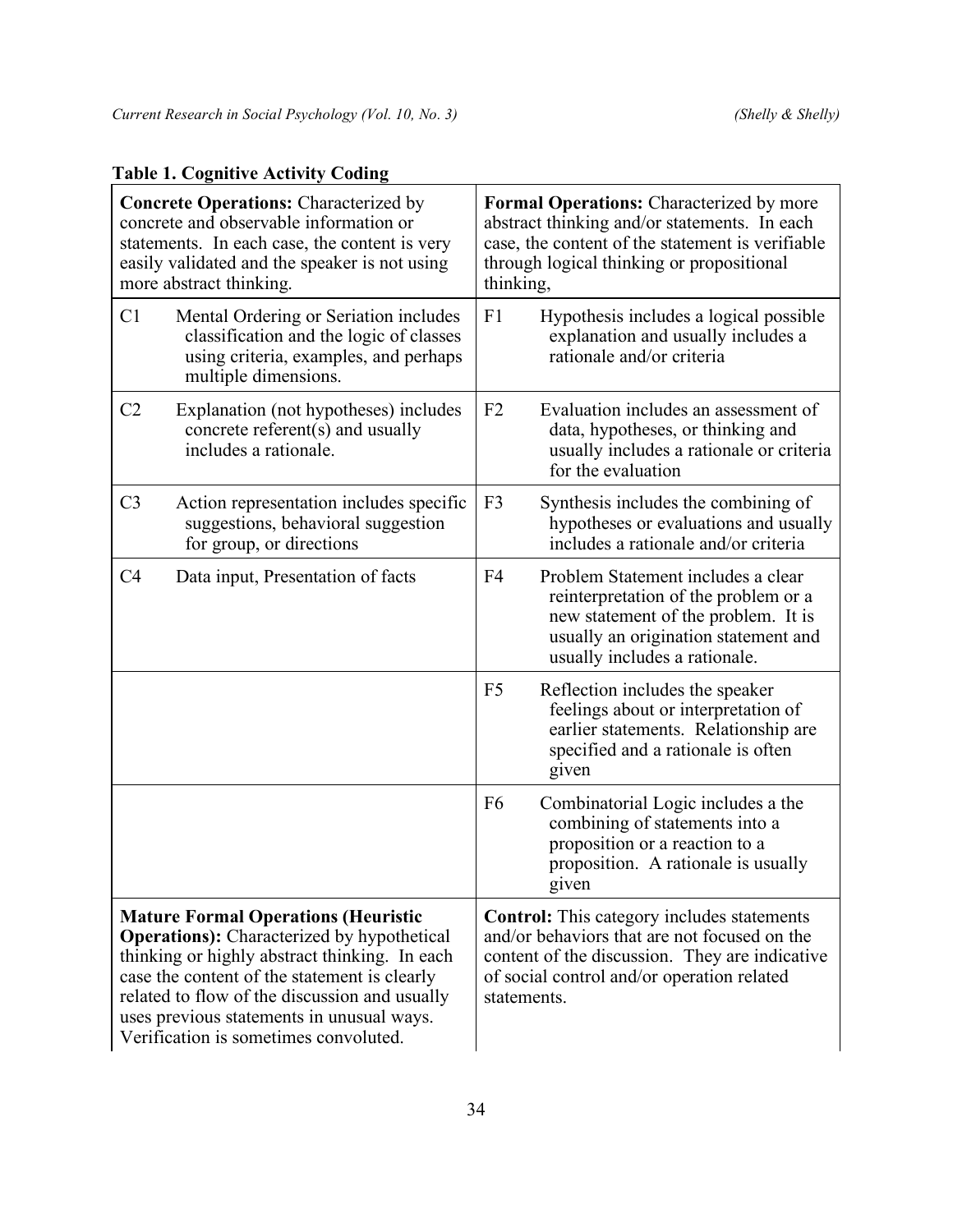| H1             | Allegory/Metaphor includes the<br>creation of the allegory or metaphor<br>and is often a reaction to or deeper<br>understanding of the problem or task.<br>The allegory is usually and extension<br>of previous statements. | Op             | Operations: Actions which move the<br>group but are not substantive in<br>nature                              |
|----------------|-----------------------------------------------------------------------------------------------------------------------------------------------------------------------------------------------------------------------------|----------------|---------------------------------------------------------------------------------------------------------------|
| H2             | Problem Finding includes a clear<br>expression of a problem with the<br>dimensions explained and reasoning<br>clarified                                                                                                     | C <sub>1</sub> | Clarification: restatement, questions of<br>a very specific nature requesting a<br>clearer set of information |
| H <sub>3</sub> | Integration of dissimilar information<br>usually includes a descriptive<br>statement and/or a rationale                                                                                                                     | N              | Noise: No substantive content                                                                                 |
| H4             | Propositional thinking includes a clear<br>description of the proposition being<br>developed and a rationale for the<br>proposition                                                                                         |                |                                                                                                               |

We expect that coding interaction with these categories will allow us to determine the extent to which behavior of individuals may be characterized by concrete operations, formal operations, or heuristic operations. This characterization is based on modal behaviors observed and the relative frequency of behavioral types. The minimal unit coded for cognitive development is the turn as opposed to the act for measures of inequality. The turn has been used extensively in studies of interaction and has proved a reliable source of information about inequality (cf. Shelly and Troyer 2001). We hope to be able to develop a similar pattern for measuring cognitive development in interaction. The prevalence of these behaviors will be compared to the prevalence of behaviors associated with social inequality to determine whether there is a correspondence between dynamics of inequality and cognitive development.

# **DATA**

The data for this project consists of transcripts of video tapes of discussion groups from a doctoral seminar in Educational Leadership collected during Fall, 2003 and from a research project on group decision making carried out at the University of South Carolina (Smith-Lovin, Skvoretz, and Hudson 1986 and Smith-Lovin and Brody 1989). The members of the seminar are all women, as is the instructor. All are practicing professionals, with career lengths varying from fifteen to thirty-five plus years. We transcribed verbalizations for the current project and were able to code between twenty five and thirty minutes of interaction for each group session as one member of the group presented a case study for the seminar and then lead the group in discussing the case. The participants knew they were being video taped and agreed to participate in the research project. Four students were enrolled in the seminar. Hence, all group sessions include five individuals. The tapes are from week five of a fifteen week semester course. Unfortunately, one of the tapes of a presentation and group discussion was destroyed during data preparation, so we have data on only three sessions. We elected to employ only the groups from the South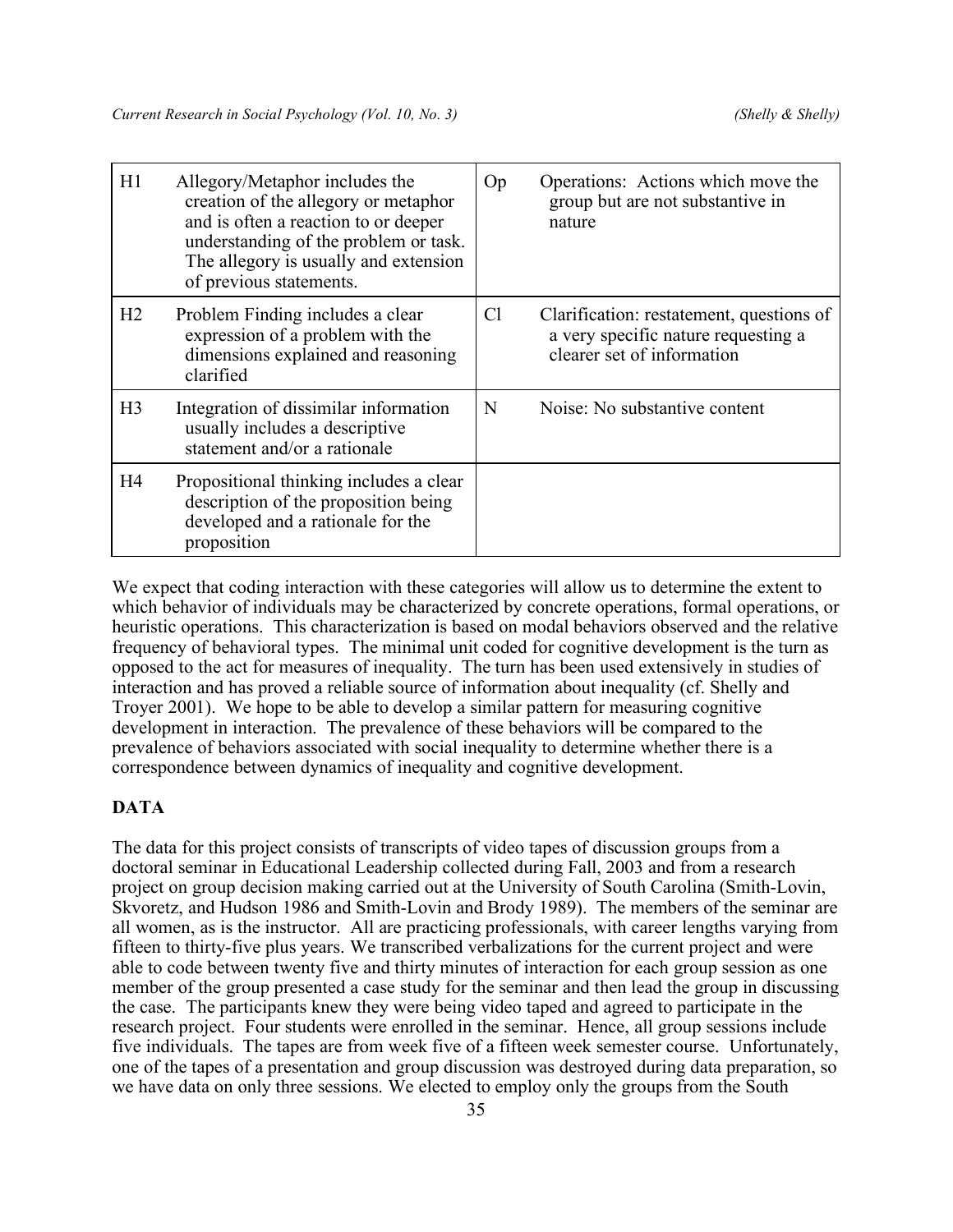Carolina data that were all female in order to avoid introducing gender as a confounding factor in the research at this stage.

## **RESEARCH QUESTIONS**

We expect to replicate the finding that each group will evolve its own hierarchy, with the sessions treated as unique groups because of the shifting roles of group members across sessions. We expect each session to produce a rank order of interaction activity for the group members, such that one member talks the most, a second the second most, and so on. We also expect that we will be able to reliably code activity for cognitive activity in interaction. Our analysis will be exploratory to determine how activities that typically reflect social inequality and activities that reflect different levels of cognitive behavior (development) are related to one another.

## **RESULTS**

The data from the transcripts for each group were coded by one of us and a graduate student to ensure that we had developed reliable coding schemes. We compared the results of the coding to arrive at an assessment of reliability for each of the measures. We found reliability to be high for the summary measure of task related activity when the coding by one of us (RS) was compared to the coding by a research assistant ( $r = .908$ , alpha = .946). We decided not to attempt a reliability analysis of the cognitive content coding as our scheme is still being developed. Rather, we coded the transcripts independently for the cognitive activity outlined in Table 1 and then discussed our disagreements. We arrived at a final consensus classification of activity for each speech by an actor in each group.

#### **Table 2. Initiation of Activity in Discussion Groups.**

A. Status differentiation: Rank Order Participation

| Ad Hoc Groups | Seminar Groups                                                       |
|---------------|----------------------------------------------------------------------|
| .374          | .411                                                                 |
| .202          | .256                                                                 |
| .196          | .169                                                                 |
| .134          | .108                                                                 |
| .053          | .055                                                                 |
| .040          | <b>XXX.</b>                                                          |
|               |                                                                      |
| Ad Hoc Groups | Seminar Groups                                                       |
| .281          | .376                                                                 |
| .199          | .265                                                                 |
| .187          | .164                                                                 |
| .148          | .122                                                                 |
| .101          | .074                                                                 |
|               | <b>B.</b> Cognitive Development Initiation Rank Order Participation: |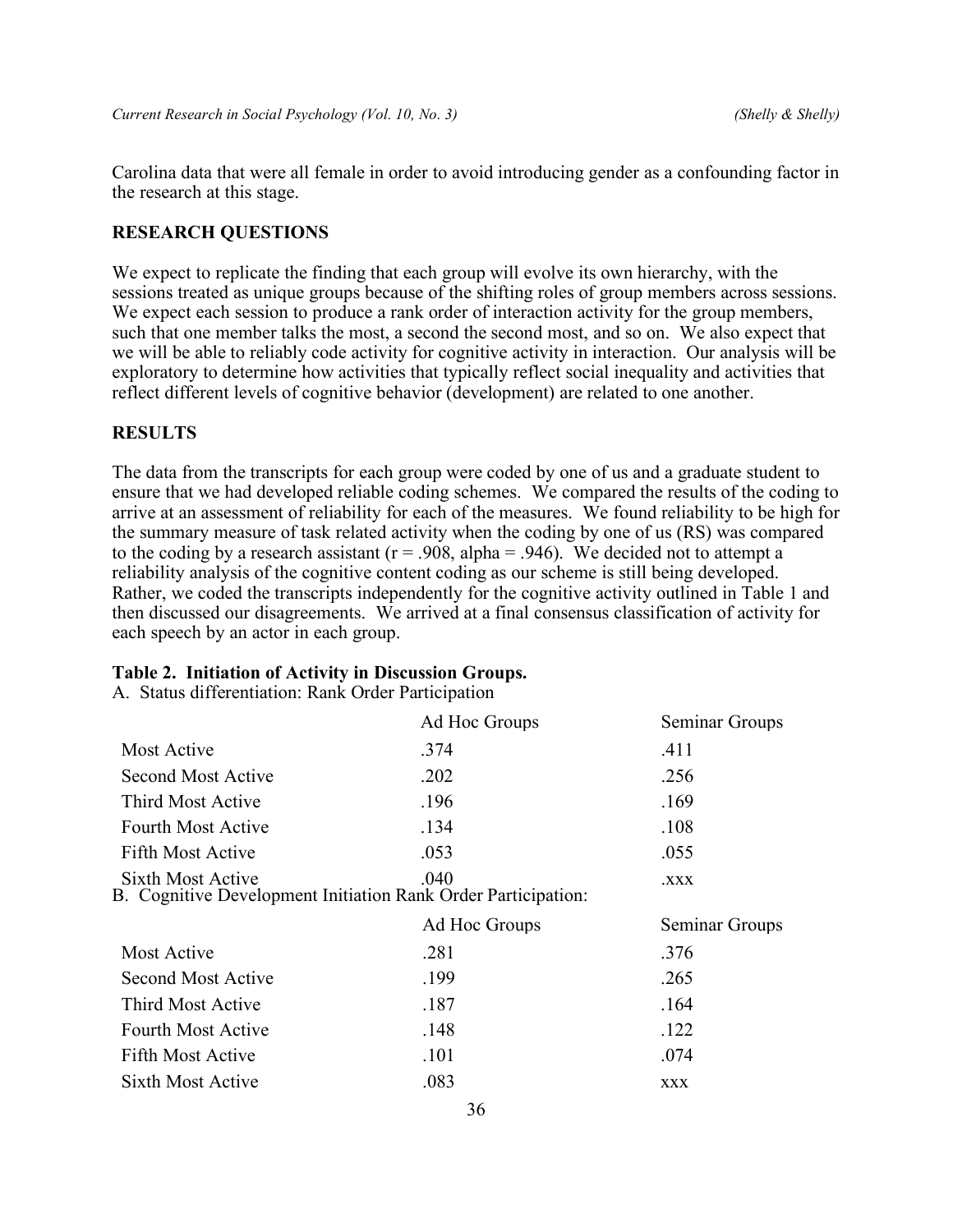Table 2 contains the relative frequency data for each of the measures of task activity and cognitive development activity. Panel A contains the data for measures of inequality in groups and Panel B contains the data for the measures of cognitive activity. The two sets of groups are presented separately for each analysis because of their difference in size and task. First, the data show the pattern of status ordering one would expect in both categories of groups. In the laboratory groups of undergraduates, clear status orders emerge, with a distinct hierarchical array. The most active person contributes just over one third of the activity in these groups, while the least active contributes four percent. A similar pattern is evident in the data for the classroom groups, with the most active person contributing over forty percent of total activity and the least active five percent. The cognitive development measures result in a slightly different picture of interaction in these groups. First, the range of percent of activity initiated by an actor of any rank is smaller, from eight percent to twenty-eight percent for the ad hoc groups, and from seven percent to thirty-seven percent for the classroom groups. The structures in both groups are "flatter" employing the cognitive measures. We think this may be either an artifact of coding speeches rather than acts or the consequence of patterns of cognitive development.

We also compared the percent of activity initiated by members of each group categorized as concrete, formal, heuristic, or control. This data is presented in Table 3. The participants in the ad hoc groups and classroom groups initiate the same percent of their activity as concrete operations, but differ on all other types of behavior. Participants in these classroom groups initiate more formal operations, more heuristic operations, and less control activity than participants in the ad hoc groups.

| Type of Activity                       | Ad Hoc Groups | Seminar Groups |
|----------------------------------------|---------------|----------------|
| Concrete Operations [a]                | .155          | .214           |
| Formal Operations [b]                  | .089          | .248           |
| Heuristic Operations [b]               | .011          | .035           |
| Control Activity [b]                   | .745          | .503           |
| [a] This difference is not significant |               |                |

#### **Table 3. Mean Percent of Cognitive Activity by Type of Group.**

[b] This difference is statistically significant

Table 4 contains correlation data relating status processes to levels of cognitive development in both categories of groups. The small size of the samples for each type of group has limited our analysis to only the total set of groups. Each correlation is based on the frequency of the various activities of the members who composed the groups. First, the level of total activity is significantly correlated with all of the measures of cognitive development expressed in the various forms of verbal activity. These correlations vary in strength from .535 to .800. In addition, the level of total activity is correlated .801 with the summary measure of cognitive development expressed in speech. Unfortunately, the small sample size means we cannot determine whether the differences between the various measures of cognitive activity are significant from one another.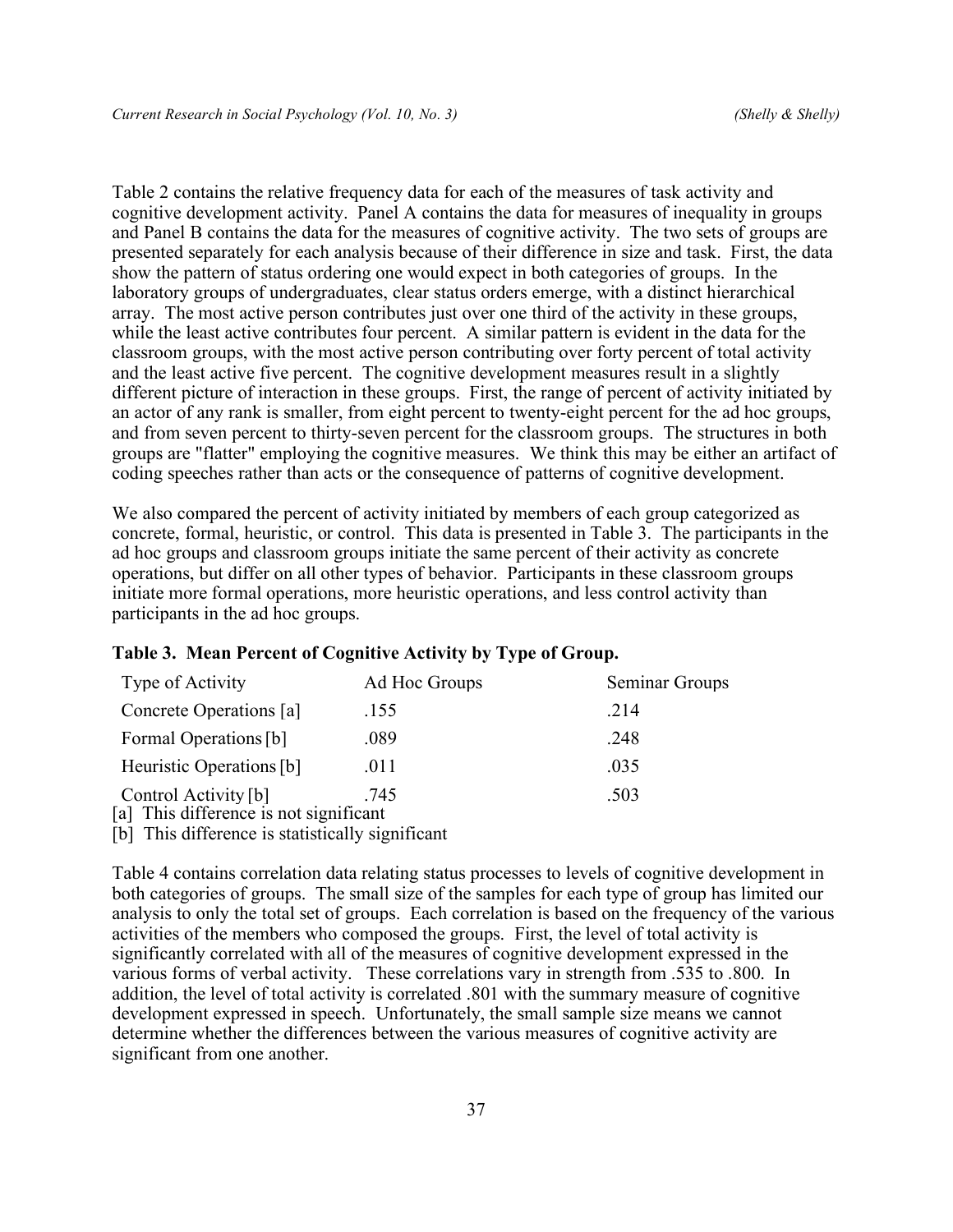## **Table 4. Correlations of Total Initiated Activity with Measures of Cognitive Development in Speech.**

|                        | Total Task Acts Concrete |      | Formal | Heuristic | <b>Control Actions</b> |
|------------------------|--------------------------|------|--------|-----------|------------------------|
| <b>Total Task Acts</b> |                          | .800 | .633   | .790      | .535                   |
| Concrete Speech        |                          |      | .476   | .488      | .509                   |
| Formal Speech          |                          |      |        | .518      | .122                   |
| Heuristic Speech       |                          |      |        |           | .329                   |
| <b>Control Actions</b> |                          |      |        |           |                        |

All correlations except .122 and .329 are significant at the  $p < 0.01$  level.

Of additional interest is the pattern of association between the various levels of cognitive behavior. First, concrete operations behavior is moderately correlated with all of the other forms of developmental expression. All of these correlations are in the range where they account for about twenty five percent of the variation in the two measures. Formal operations behavior is correlated with concrete and heuristic behaviors, but not control activity. These measures of association are of approximately the same magnitude as those linking concrete operations to other measures of cognitive development. Heuristic behavior is correlated with the measure of formal operations at approximately the same level. Control behaviors are not correlated with formal or heuristic speech patterns, though they are correlated with overall activity and concrete operations. This last result may be due to the greater frequency of control behavior in the ad hoc groups as opposed to the seminar groups.

#### **CONCLUDING REMARKS**

This section includes a discussion of the status order replication, our success in coding cognitive behavior (development) from interaction, and the correlation between the patterns observed in social interaction in these contrasting task groups. We begin with a discussion of some possible limitations which may affect our research. We conclude with speculative remarks about the relationship between individual developmental differences and status processes.

The limitations of the data we analyze are of two sorts. One is the potential similarity or difference in level of cognitive development of the two different populations. The South Carolina groups are composed of undergraduate students who are nineteen and twenty years old. We would expect their modal level of development to be Formal Operations. The graduate students who compose the groups collected in Ohio are doctoral candidates with substantial experience who are all over thirty five years of age. We would expect their modal level of development to be Heuristic Operations. Hence, positing a range of levels of development across the groups is plausible.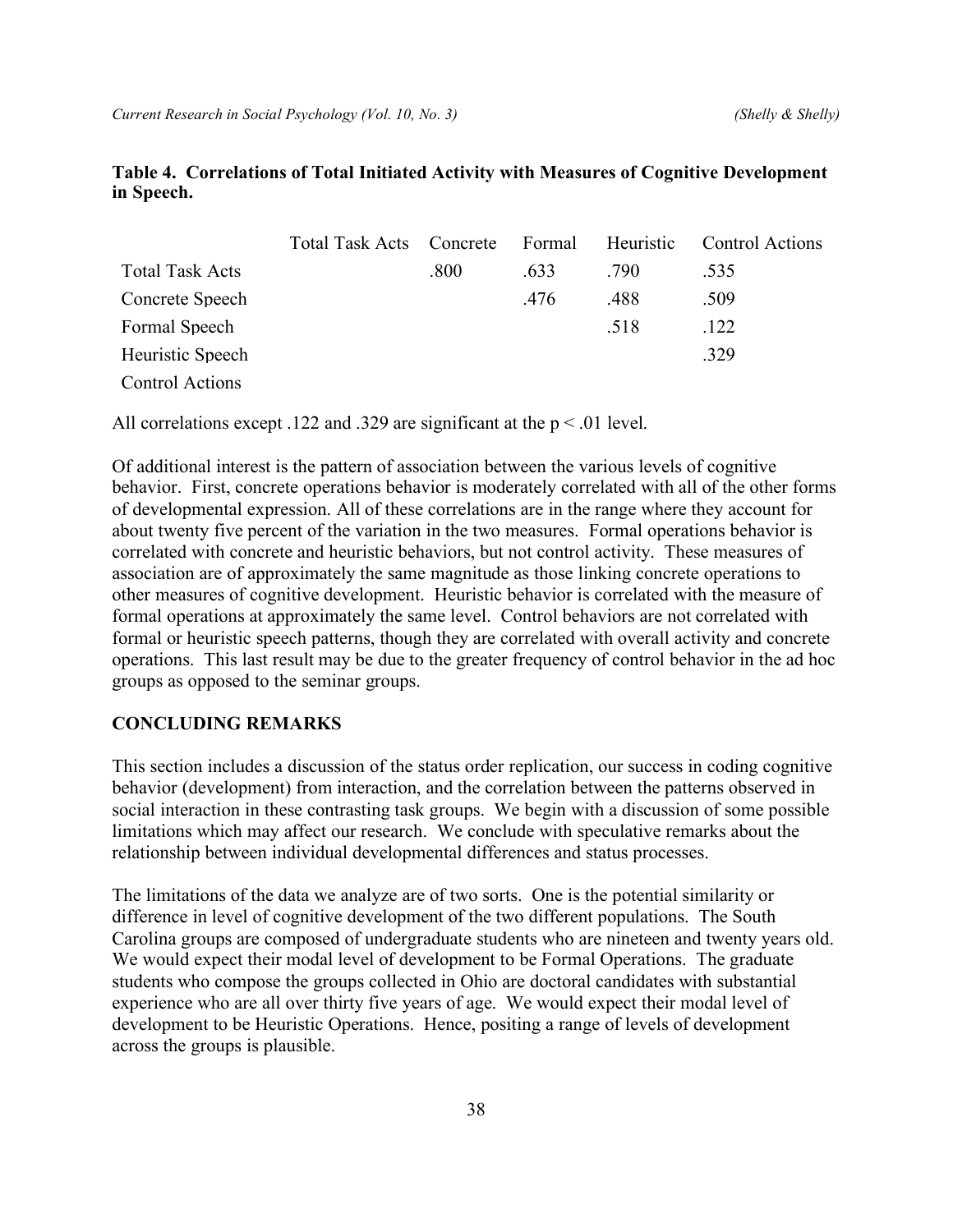The repeated use of the seminar groups raises two issues that must be addressed. One is the extent to which familiarity with one another may affect the dynamics of interaction, both for development markers and for inequality markers. We do not think this is a concern in this situation as group members rotated roles across sessions. We expect that role assignments affected interaction dynamics as which individual talked the most, and with what content varied by the role played by the individual in the session. The possibility that this is not the case presents researchers in group processes with substantial opportunities to determine the extent to which preexisting patterns of acquaintance may affect interaction patterns and the cognitive content of interaction.

We turn now to the substantive outcomes of our research.

First, we were able to reliably code these data for the interaction measures associated with power and prestige orders in interacting task groups. Given the long history of success measuring these phenomena, we would have been surprised if we had not been able to do this. We are also able to replicate the finding that groups assigned tasks will evolve a power and prestige order such that one person will talk the most, and participation by others is rank ordered. This demonstrates the robust nature of this result and also provides an empirical foundation upon which to build our analysis of cognitive behavior in interaction.

Second, we are able to code interaction for three levels of cognitive development as captured in the behavior in these groups. Our approach of identifying consensus classifications of concrete operational behaviors, formal operational behaviors, and heuristic behavior has great promise. The addition of social control aspects of interaction to this scheme gives us an exhaustive measurement procedure for classifying verbal actions in task groups.

We are particularly encouraged by the empirical results we identify in these groups. Group members' cognitive behaviors apparently vary by group task. The ad hoc groups, with their unstructured task, spend a great deal of time engaged in social control. On the other hand, the seminar groups, with their more structured task, spend more time on task and less on social control activity. This difference in cognitive behavior was unexpected and offers new opportunities for empirical investigation and theory building. We address this issue further below.

Third, the strong correlations between cognitive behaviors and the power and prestige order of these groups suggests that individual development may in fact play an important role in the dynamic processes that govern the emergence of hierarchies in task groups. This has profound implications for the use of task groups in learning settings such as classrooms. If the dynamic processes which govern the emergence of power and prestige hierarchies are susceptible to influence by individual differences, new theory is needed to understand these processes and guide the use of groups in classroom settings.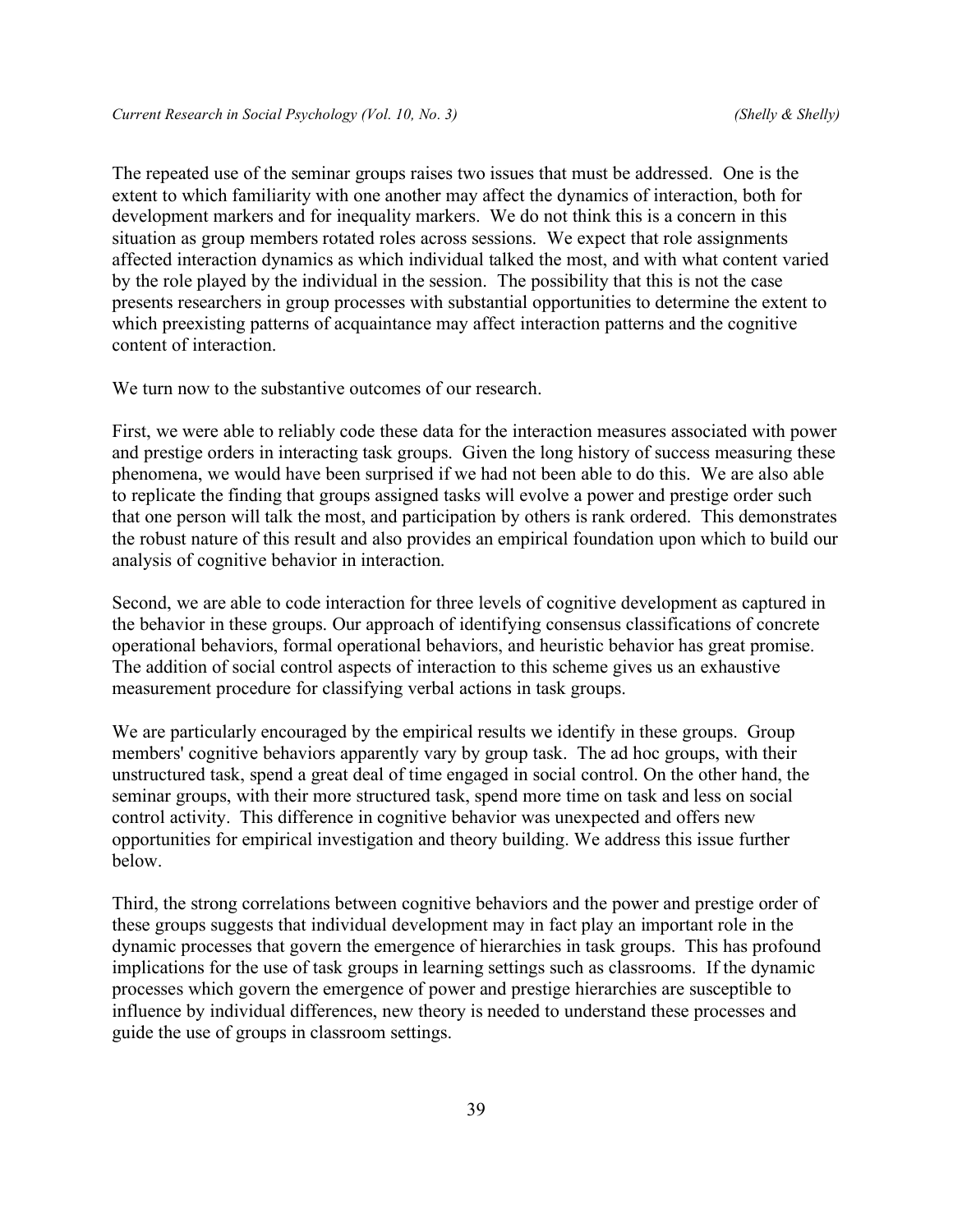We see three "next steps" for our research. First, we need to improve the reliability of our coding scheme for cognitive behaviors. This extension and validation exercise is critical to proceeding with our investigations of how individual action affects social products such as power and prestige processes and learning in groups.

Future research needs to assess the role of the situation of action in the expression of cognitive behavior. In particular, the differences in the cognitive behavior for the groups analyzed here suggest that population composition may be a factor in the manifestation of cognitive behaviors. This hypothesis is particularly intriguing since much of the research on learning groups has been carried out with early secondary school students. Does the level of cognitive activity of group members affect the formation and maintenance of the status order in task groups is one question that comes immediately to mind. Another is the extent to which the level of cognitive development of the individual is reflected in the content of their behavior and consequently in their position in the status hierarchy of the group.

How tasks, and their requirements, may affect the behavior observed in a learning group is also an important issue that varies by situation. In addition, assigned roles may affect the manifestation of cognitive behavior. For instance, discussion leaders may exhibit more data presentation or problem finding, depending on their assigned roles in the group. Similarly, groups may vary the amount of control activity they engage in if they face particular task constraints and role structures.

Finally, we have not addressed the role of socio-emotional development in this report. We anticipate that developing a coding scheme for this arena of investigation will be particularly challenging for a variety of reasons. The scheme will require that we develop measures of both verbal and non-verbal behavior that can be reliably scored and that this scoring be done from video records.

#### **REFERENCES**

Arlin, Patricia Kennedy. 1975. "Cognitive Development in Adulthood: A Fifth Stage." *Developmental Psychology* 11:602-606.

Bales, Robert F. 1950. *Interaction Process Analysis*. New York. Addison-Wesley.

Berger, Joseph. 1958. "Relations Between Performance, Rewards, and Action Opportunities in Small Problem-Solving Groups." Doctoral Dissertation. Harvard University, Cambridge, MA.

Berger, Joseph, Bernard P. Cohen, and Morris Zelditch, Jr. 1972. "Status Characteristics and Social Interaction." *American Sociological Review* 37:241-255.

Berger, Joseph and Thomas L. Conner. 1969. "Performance Expectations and Behavior in Small Groups." *Acta Sociologica* 12:186-198.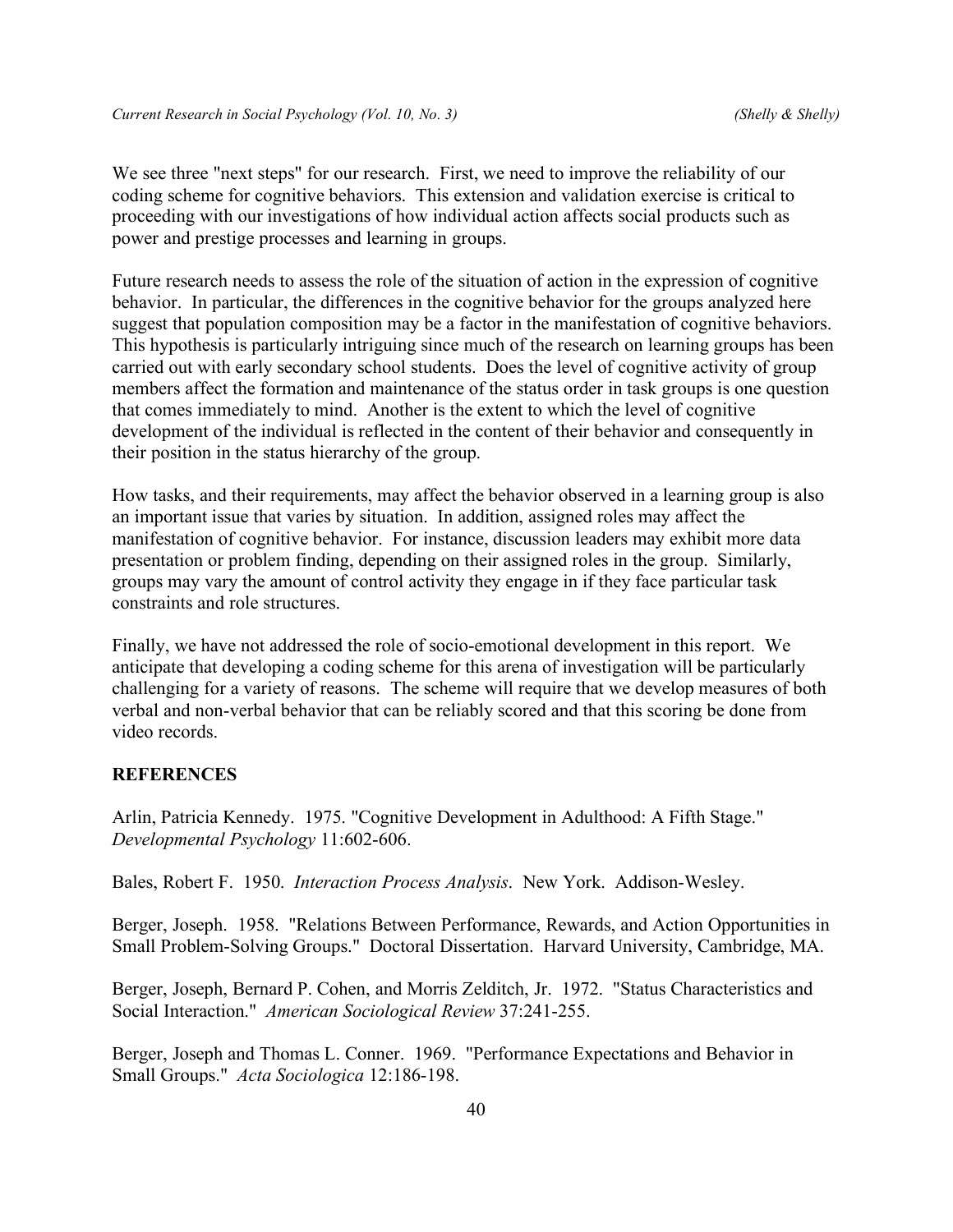Berger, Joseph, Robert Z. Norman, James Balkwell, and Roy F. Smith. 1992. "Status Inconsistency in Task Situations: A Test of Four Status Processing Principles." *American Sociological Review* 57:243-255.

Berger, Joseph, Murray Webster, Jr. Cecilia L. Ridgeway, and Susan J. Rosenholtz. "Status cues, Expectations, and Behavior." Pp. 1-22 *Advances in Group Processes*, Volume 3. Edited by Edward J. Lawler. Greenwich, CT. JAI, Inc.

Chizik, Alexander W., Michele G. Alexander, Estella W. Chizik, and Jeffrey A. Goodman. 2003. "The Rise and Fall of Power and Prestige Orders: Influence of Task Structure." *Social Psychology Quarterly* 66:303-317.

Cohen, Elizabeth G. and Rachael A. Lotan. 1995. "Producing Equal-Status Interaction in the Heterogeneous Classroom." *American Educational Research Journal* 32:99-120.

Fisek, M. Hamit and Richard Ofshe. 1970. "The Process of Status Evolution." *Sociometry* 33:327-346.

Flavell, John H. 1963. *The Developmental Psychology of Jean Piaget.* Princeton: Van Nostrand.

Forman, George E. and Irving E. Sigel. 1979. *Cognitive Development: A Life-Span View.* California: Brooks/Cole Publishing Company.

Moore, James. 1968. "Status and Influence in Small Group Interactions." *Sociometry* 31: 47- 63.

Piaget, Jean and Barbel Inhelder. 1969. *The Psychology of the Child*. New York: Orion.

Ridgeway, Cecilia L., Joseph Berger, and Roy F. Smith. 1986. "Nonverbal Cues and Status: An Expectation States Approach." *American Journal of Sociology* 90: 955-978.

Shelly, Robert K. and Lisa Troyer. 2001. "Emergence and Completion of Structure in Partially Defined Groups." *Social Psychology Quarterly* 64:318-332.

Skvoretz, John, Murray Webster, Jr., and Joseph Whitmeyer. 1999. "Status Orders in Discussion Groups." Pp. 199-218, *Advances in Group Processes*, Volume 16. Edited by Shane R. Thye,

Edward J. Lawler, Michael W. Macy, and Henry A. Walker. Greenwich CT. JAI, Inc.

Smith-Lovin, Lynn and Charles Brody. 1989. "Interruptions in Group Discussions: The Effects of Gender and Group Composition." *American Sociological Review* 54: 424-35.